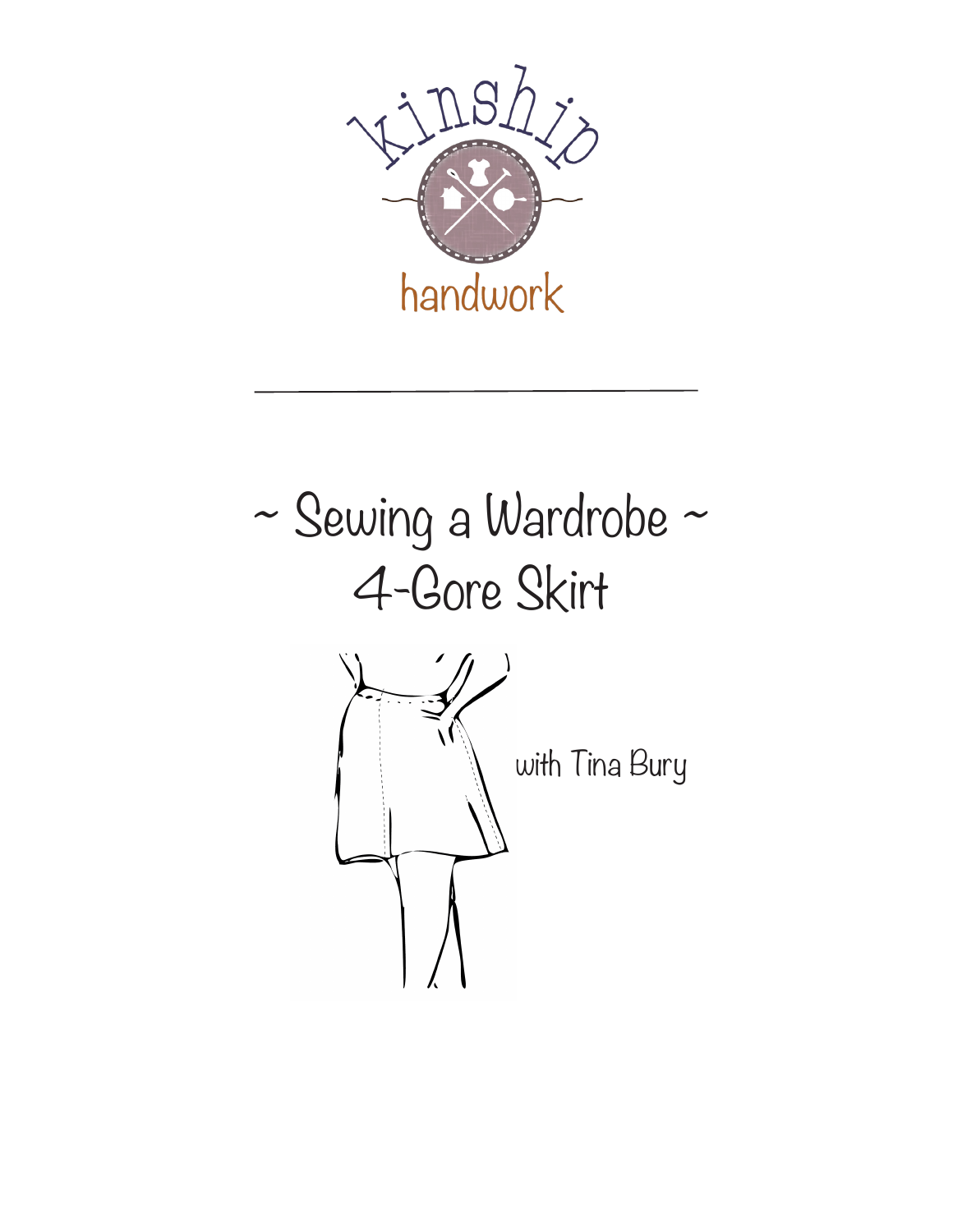# **Terms**

**Selvedge** - The edges of the fabric that run along the length of the fabric. Normally, you don't want to use this edge in your sewing. This is more obvious in woven fabrics than in knit fabrics.

**Right Side of Fabric** - On a jersey knit fabric, this is the side that is comprised of knit stitches or neat columns of "V"s. If your fabric is printed, the side with the printing is the right side.

**Wrong Side of Fabric** – On a jersey knit fabric, this is the side that is comprised of purl stitches or rows of tiny bumps.

**Seam Allowance** - The amount of fabric that is on the inside of the seam. Generally 5/8 of an inch on most patterns. We're using 1/2 inch for this pattern. {The body of your garment is on one side, the seam is sewn and the fabric left on the other side is the seam allowance.}

**Seams** - The stitches that hold a garment together

**Grainline** - Running parallel to the selvedge edge. Garments that are cut off grain won't hang right on the body. They'll twist.

**Cross Grain** - Running perpendicular to the selvedge edge. Knits usually have more stretch on the cross grain, unless they have two (or sometimes, confusingly, called four) way stretch.

**Knit Fabric** - Fabric that is made using interlocking loops, much like hand knitting, to create a fabric that is stretchy and generally does not fray. Some common types of knit fabric are jersey, interlock, performance/spandex, sweater knit, waffle knit, ribbed, fleece, french terry.

**Woven Fabric** - Fabric that is made on a loom with a warp and a weft. The threads/yarns are woven back and forth to create a sturdy fabric. Woven fabrics are very stable and do not inheritly stretch. Woven fabrics can be stretchy if they have had elastane or some similar substance woven into the fabric or if they are cut on the bias.

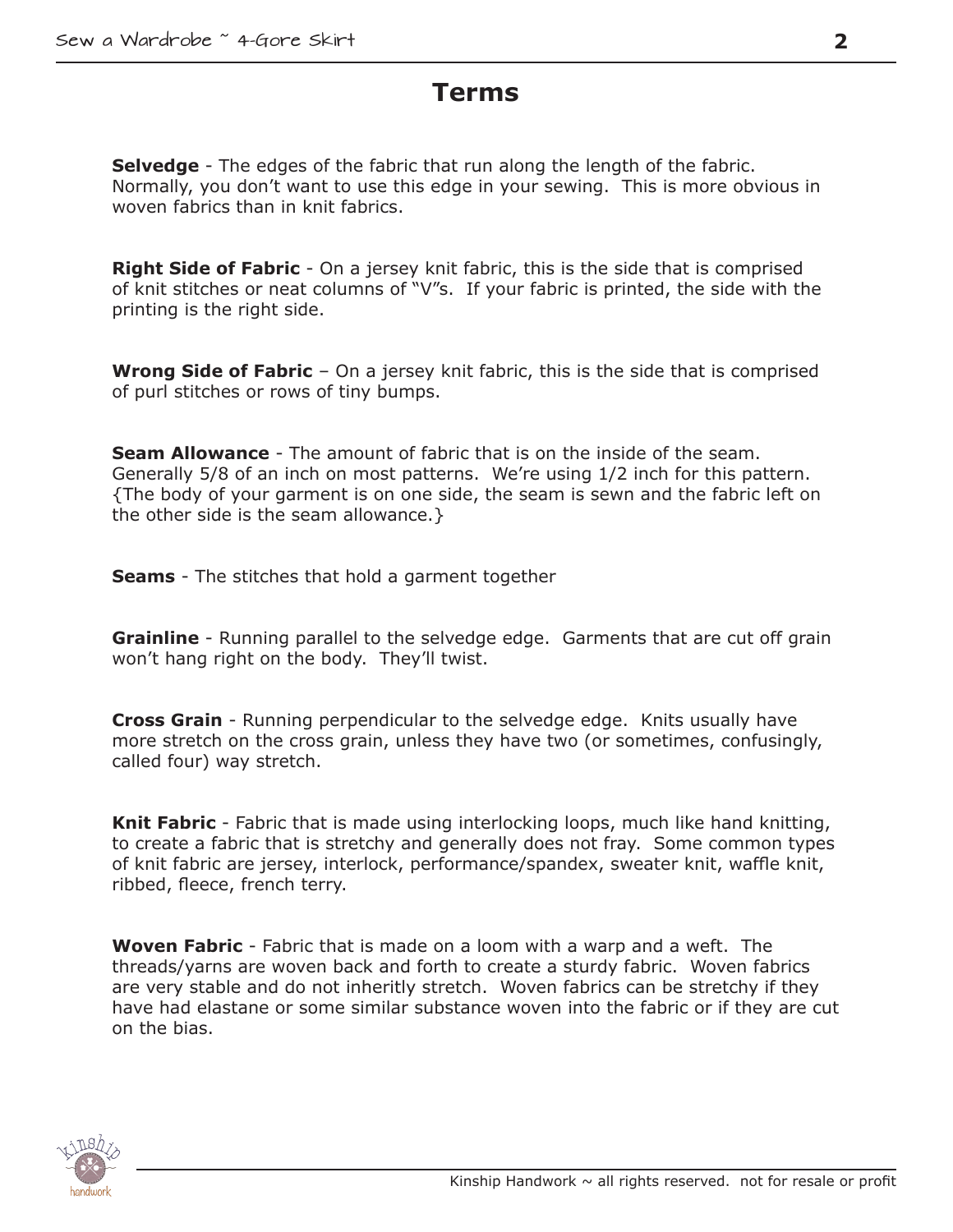# **Terms**

**Percentage of Stretch** - How far the knit fabric stretches. This helps to determine if your fabric will be successful with your pattern. Many knit patterns are made to fit the body with negative ease, meaning the garment is smaller than your body (think leggings).

If the fabric you choose doesn't have at least as much stretch as the pattern calls for, your finished garment won't fit.

To figure out the percentage of stretch… take the length of your fabric when stretched to its maximum divide that by the length of your fabric when unstretched, and then subtract 1.

For example, if you take 10 inches (or 10 cm) of fabric in your hand and you can stretch it to 16 inches (or 16 cm), then you have 60% stretch in your fabric.  $(16/10)-1=60%$ 

**Recovery** - How well your fabric comes back to its original shape once stretched. Optimally we are looking for knit fabrics that have good recovery so that they don't stretch out of shape. We've all had those t-shirts that become more and more baggy as you wear them – poor recovery is to blame. A small amount of spandex or elastane in the garment helps with recovery.

**Ease** - The difference between your body measurement and the measurement of the garment.

*Negative ease* - the garment is smaller than your body (used with knits), most common at the bust and hip. *Positive Ease* - the garment is larger than your body. *Design Ease* - the amount of ease that the pattern designer intended for the look of the garment.

**Bias** - A 45-degree angle to the grain. When a woven fabric is cut on the bias it has some stretch and drapes differently than when cut on grain. There is no advantage to cutting knit fabrics on the bias...unless you have a cool pattern and are looking for fun effect.

**Matching weights** - The rule of thumb when choosing thread, fabric and needles - match the weights. As an example...choose a heavy thread and thick needle for heavy fabric like denim.

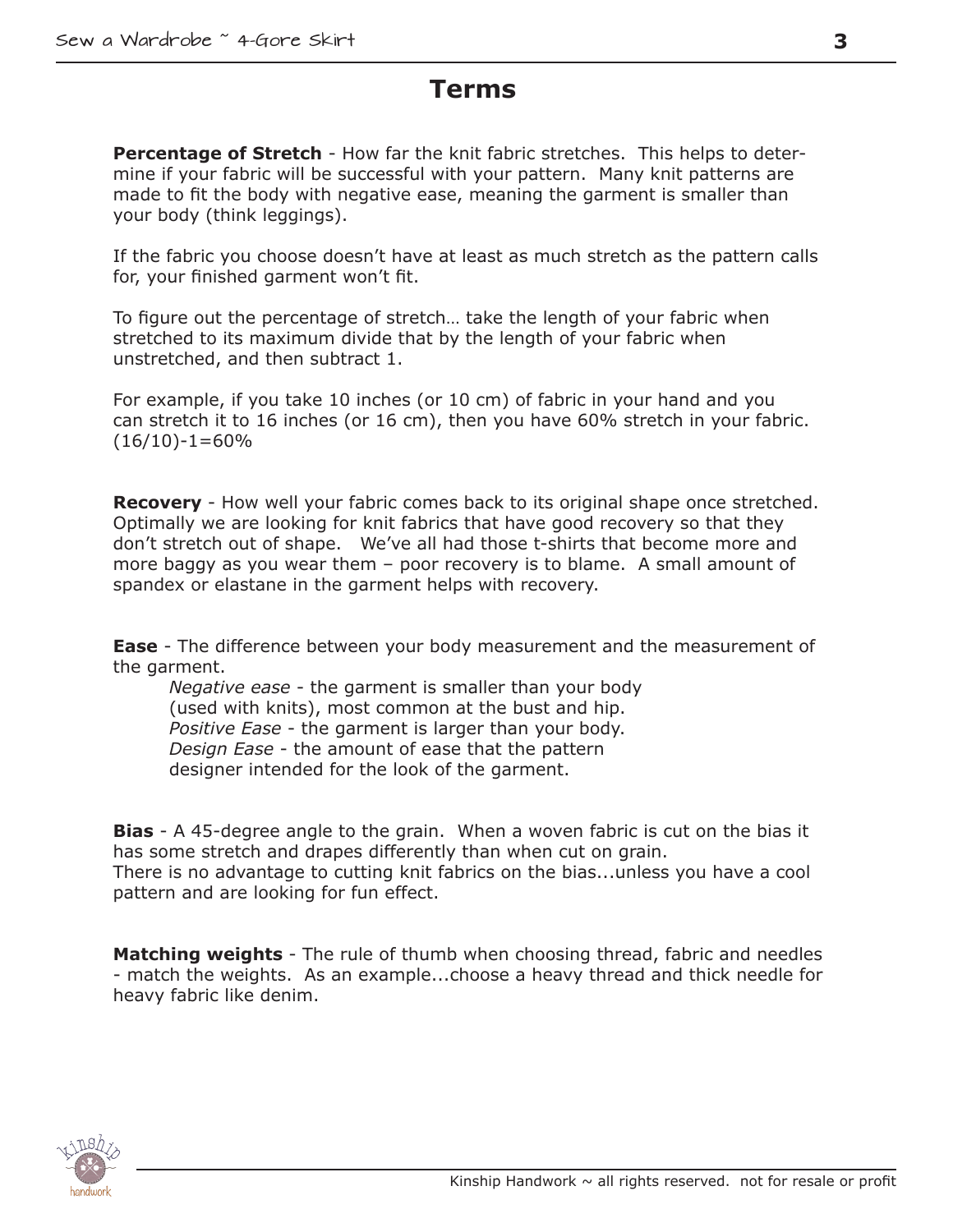# **Materials Needed**

#### **Fabric**

This pattern has a good deal of design ease and thus the percentage of stretch doesn't really come into play. Meaning you can use anything from a very stretchy to a knit with hardly any stretch.

#### **Fabric Amount Needed:**

44" wide fabric - 1.5 yards (sizes 1-4), 2.25 yards (sizes 5,6)  $(112cm$  wide fabric - 1.4 meters (sizes 1-4), 2.1 meters (sizes 5,6))

56" wide fabric - 1.5 yards (142.2 cm wide fabric - 1.4 meters)

#### **All-purpose Polyester Thread**

Made with a polyester core and polished cotton exterior allowing it to more easily glide through fabric.

I prefer Gutterman brand thread. Invest in quality thread; poor quality thread will not last and will cause issues with your machine.

*Word of caution: thread weakens as it ages, vintage thread is never a good idea in a garment or sewing project that will get use.* 

If you are unable to find a perfect match between your thread and your fabric...opt for a darker shade of thread. Darker colored thread is less noticeable than lighter thread. Also, gray is sort of a magic color and seems to blend into lots of colors.

#### **Needles**

For knit fabric we'll be using a ball point or jersey needle.

Change your needle after every 8 hours of sewing. A dull needle will give you all sorts of headaches (like skipped stitches and thread nests under your needle plate).

#### **Elastic, roughly 1 inch wide**

You have a few options...1" knit elastic or woven elastic (knit is my favorite) or fold over elastic.

**Needed:** roughly enough to go around your waist and overlap by an inch (2 cm) or so.

#### **Wonder Tape (optional), 1/4 inches wide**

Used to give stability to the hems. Knit hems can sometimes get wavy; wonder tape helps to eliminate that. Wonder tape washes out, allowing your knit to still stretch.

**Needed:** 1 package (to encircle the hem of the shirt)

#### **Pattern and Pattern Drafting Paper (if tracing the pattern)**

I use medical exam paper for tracing and for drafting patterns. This is just like what your doctor uses on the exam table. I get mine online.

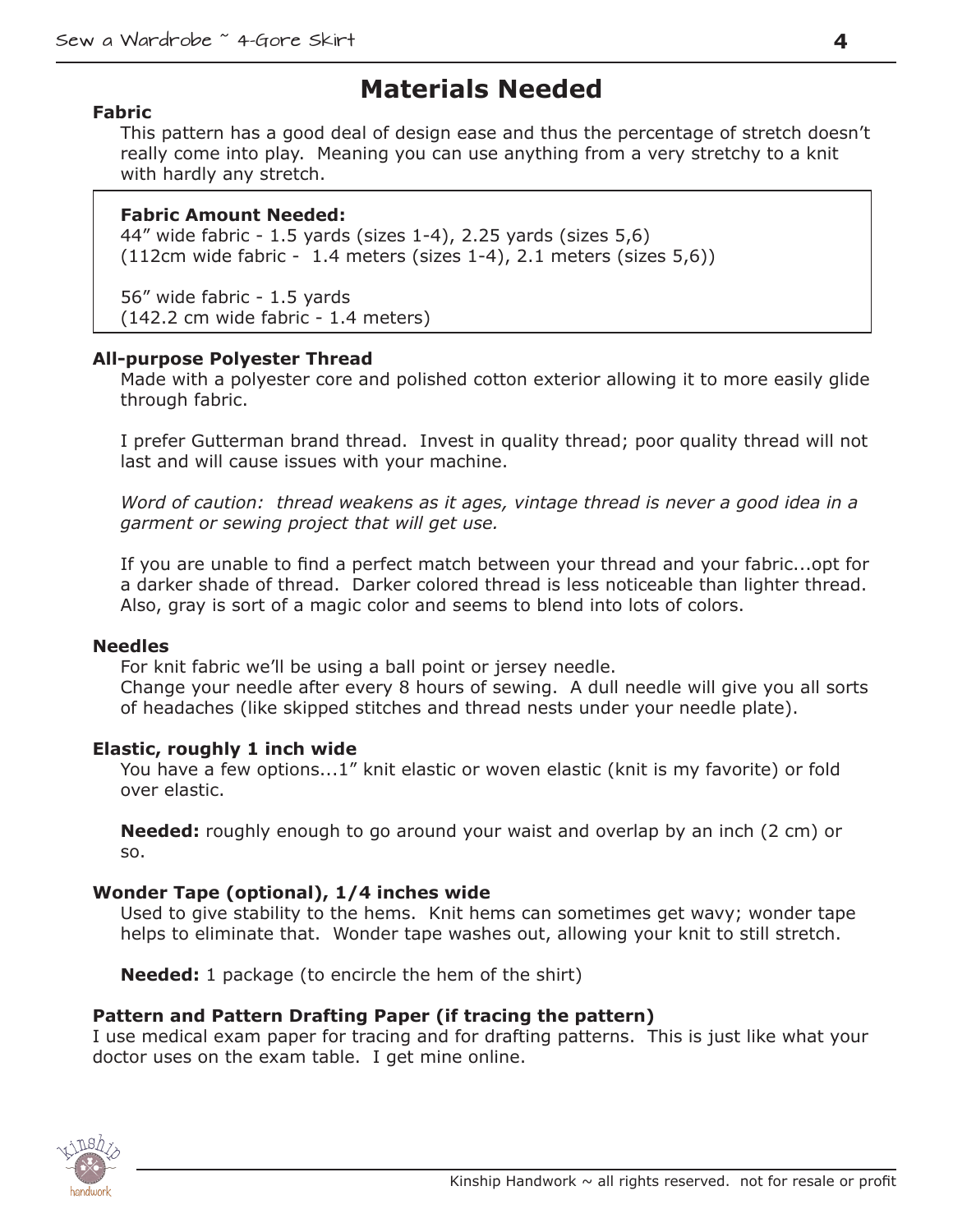# **Tools Needed**

#### **Sewing Machine**

Any machine capable of doing a zigzag stitch. You are welcome to use a serger, but it's not necessary. You can sew knits easily on your home sewing machine, as long as it has a zig zag stitch.

#### **Scissors**

Paper scissors and fabric shears. NEVER interchange the two!

#### **Ruler**

I prefer a 2" x 18" clear plastic drafting ruler designed for quilting or sewing. The clear plastic allows you to easily see what you are working on and to measure lines more quickly and accurately.

#### **Tailor's Chalk**

Used to trace your pattern onto your fabric prior to cutting.

#### **Flexible Fabric Tape Measure**

For measuring your body

#### **Pins**

I don't use any special pins while working with knits, although they make ballpoint pins. However, I do make sure the pins aren't overly large.

#### **Seam Ripper**

An unfortunate and very necessary tool for effectively removing a seam.

#### **Felt Tipped Pen**

Used to trace your pattern onto your paper. It's gentle enough to not rip the paper and dark enough to be seen.

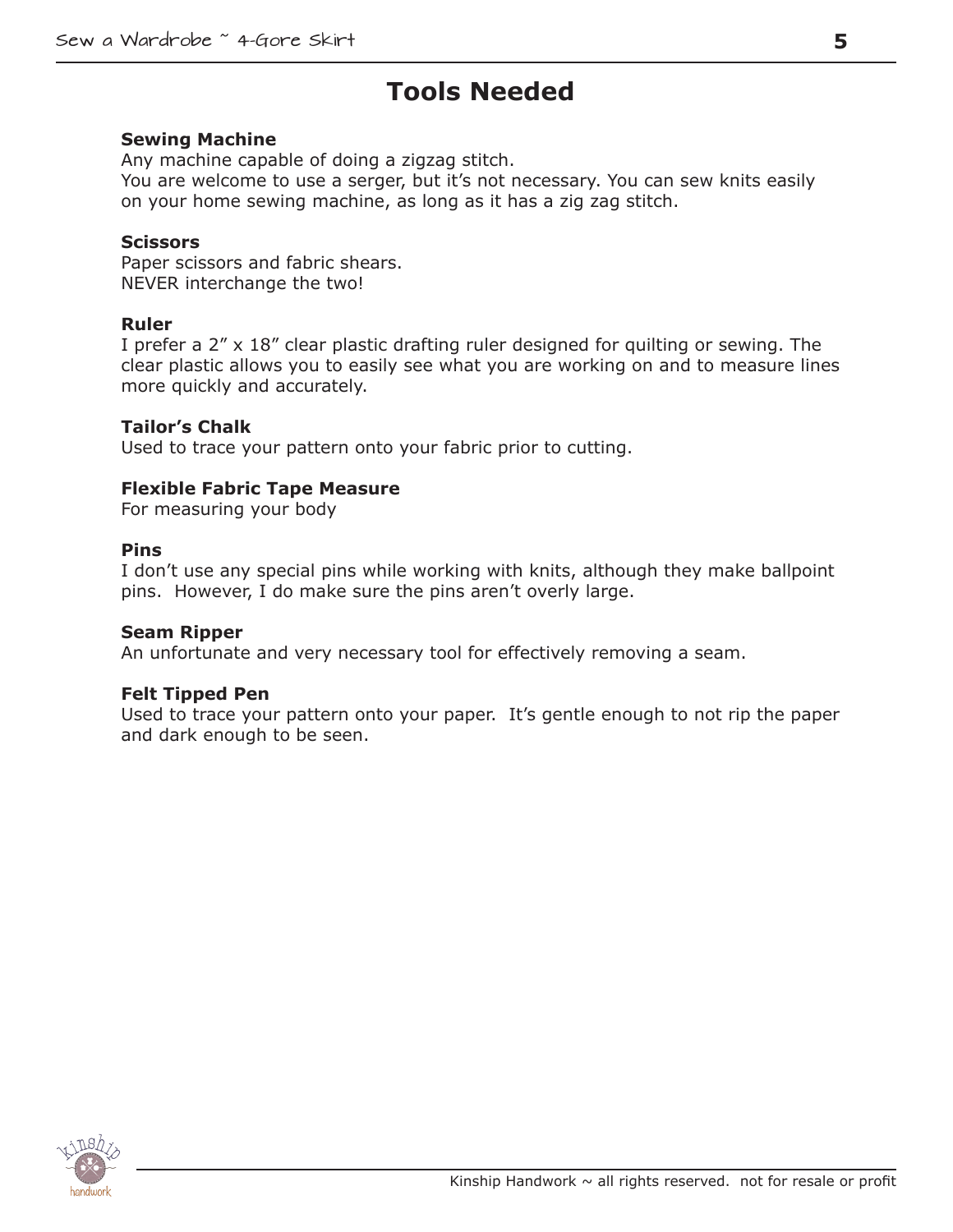# **Choosing Your Size**

#### **Your Measurements:**

\_\_\_\_\_\_ Waist (measure where you want the top of the skirt to sit)

\_\_\_\_\_\_ Hip

\_\_\_\_\_\_\_ Skirt Length

Length from waist to hip (pattern uses 7.5 inches)

## **Decide on a size**

Begin by **choosing the size that most closely fits your waist measurement.**

Do this by comparing your waist (or where you want the waist of the skirt to hit on your body) measurement to the body size chart, chart on page 8.

#### I like to **circle that number.**

Then look at the size in the Garment Size Chart and see how it compares to your measurment...

For the skirt, I would recommend that the waist be within an inch or two of your waist measurements (or where you want the skirt waist to hit your body).

If you like a snug fit, choose a garment size that is the same is your measurement or 1 to 2 inches (2-5 cm) smaller.

If you prefer a looser fit, choose a garment size that is 1 - 2 inches larger than your measurement (2-5 cm).

#### **Circle the number you'll be using for the waist in the garment size chart.**

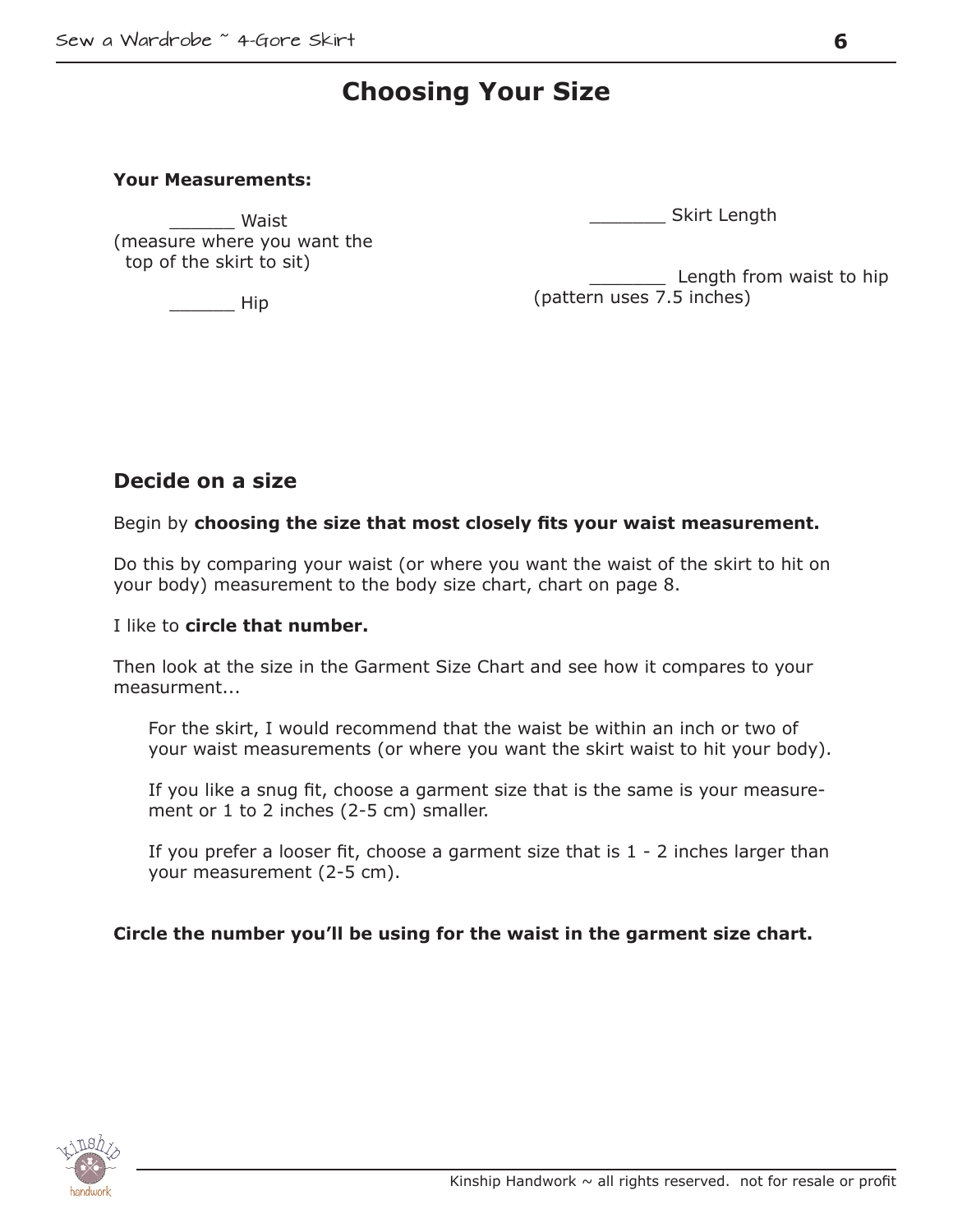Next **compare your hip measurment to the body size chart's hip measurements.** I like to circle this number too. (this may be a different size than your waist...that means you'll likely want to grade between sizes)

Now move to the garment chart and and look at the size that corresponds with what you chose for your body measurement. Consider if this is the right amount of ease for your style and your body.

This skirt is designed with a free hip, meaning it's drafted to be a swing skirt and not closely fitted. Consider whether this is the style you want and choose a smaller size at the hip if you want a slimmer skirt.

**Circle the numbers on the garment size chart** that correspond with how you like your skirt to fit.

This will show you what you need to adjust (by adding or subtracting from the side seams or grading between sizes) on your pattern.

#### **Consider the distance between your waist measurement and your hip measurement**.

The pattern assumes a 7.5 inch (19cm) drop from waist to hip. If your drop is significantly different than that, you may want to draw your hip line on the pattern and adjust the pattern's side seams accordingly.

Finally **compare the skirt length to your measurements** and determine if you need to make any length adjustments.

I recommend making any length adjustments at the hip line to preserve the shape and circumference of the hem. (if you add or subtrace length at the hem, you'll get either a more full or less full skirt)

#### **Make note of the changes you are going to make on the pattern.**

## **Tips for adjusting the pattern...**

- **1.** Make length adjustments first
- **2.** Followed by small circumference (adding or subtracting a bit at the side seams) or grading between sizes
- **3.** Finish with design alterations or large circumference adjustments (using slash and spread method)

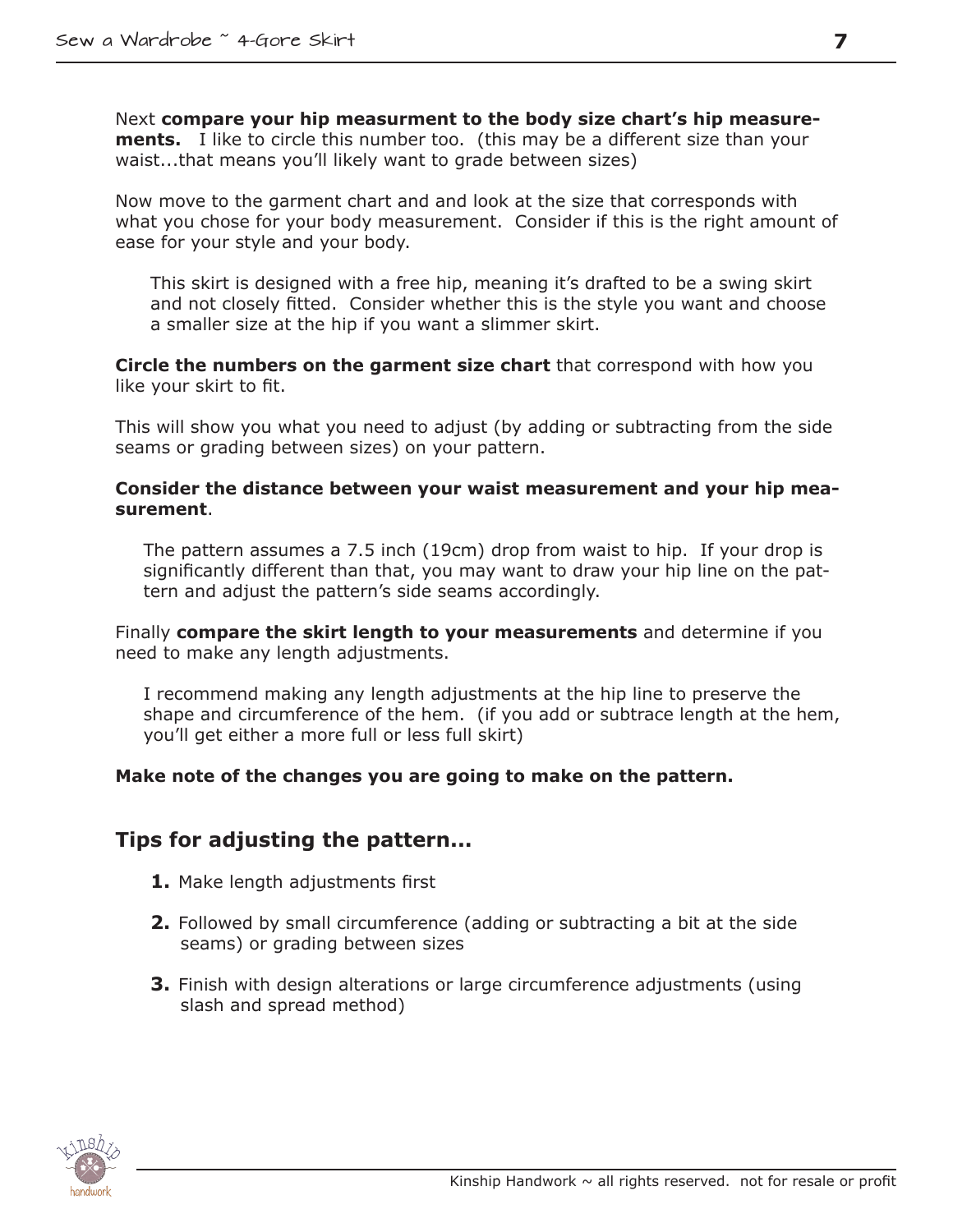# **Sizing Chart for 4-Gore Skirt**

| <b>Size</b>             |           | <b>Waist</b> | <b>Hip</b> |             |  |
|-------------------------|-----------|--------------|------------|-------------|--|
|                         | inches    | cm           | inches     | cm          |  |
| 1                       | $25 - 26$ | 63.5-66      | $35 - 36$  | 90-91.5     |  |
| $\overline{2}$          | $27 - 28$ | 68.5-71      | $37 - 38$  | $94 - 96.5$ |  |
| 3                       | $29 - 30$ | 73.5-77.5    | $39 - 41$  | 99-103      |  |
| $\overline{\mathbf{4}}$ | $32 - 34$ | 81-86.5      | $42 - 44$  | 106.5-112   |  |
| 5                       | $36 - 38$ | 91-96.5      | 46-48      | 116-122     |  |
| 6                       | $40 - 42$ | 101.5-107    | $50 - 53$  | 127-135     |  |

# **Body Size**

# **Skirt Garment Size**

| <b>Size</b>             | <b>Waist</b> |       | <b>Hip</b> |       | <b>Skirt Length</b> |      |
|-------------------------|--------------|-------|------------|-------|---------------------|------|
|                         | inches       | cm    | inches     | cm    | inches              | cm   |
| $\mathbf{1}$            | 27           | 71    | 43         | 112   | 20.25               | 52   |
| $\overline{2}$          | 31           | 79    | 46         | 117   | 20.5                | 53   |
| 3                       | 34           | 86.5  | 49         | 124.5 | $ 21$               | 53.5 |
| $\overline{\mathbf{4}}$ | 37           | 94    | 52         | 132   | 21.5                | 54.5 |
| 5                       | 40           | 101.5 | 56         | 142.5 | 22.5                | 57   |
| 6                       | 44           | 112   | 60         | 152.5 | 23.5                | 60   |

## **Notes:**

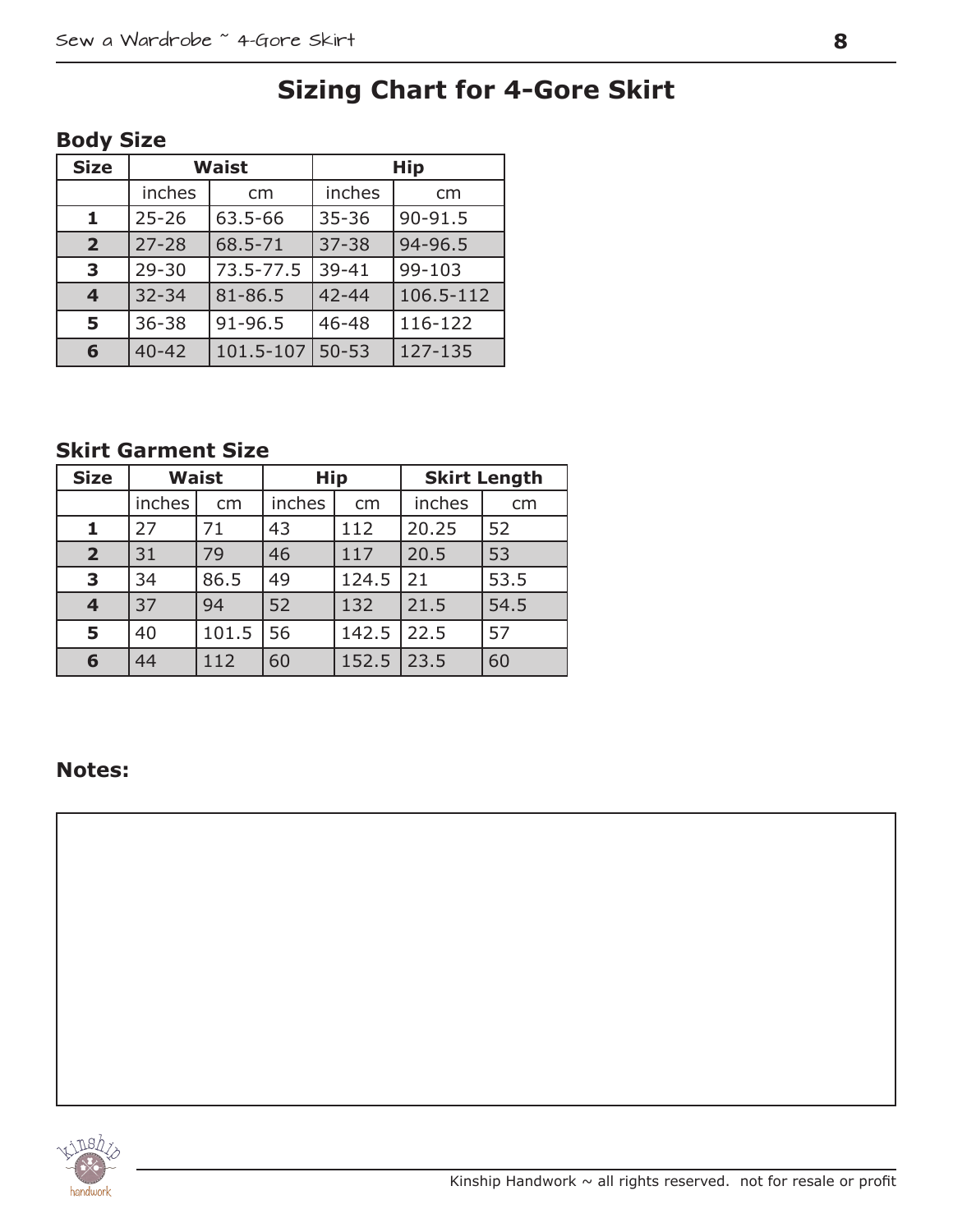# **Cutting Layout**







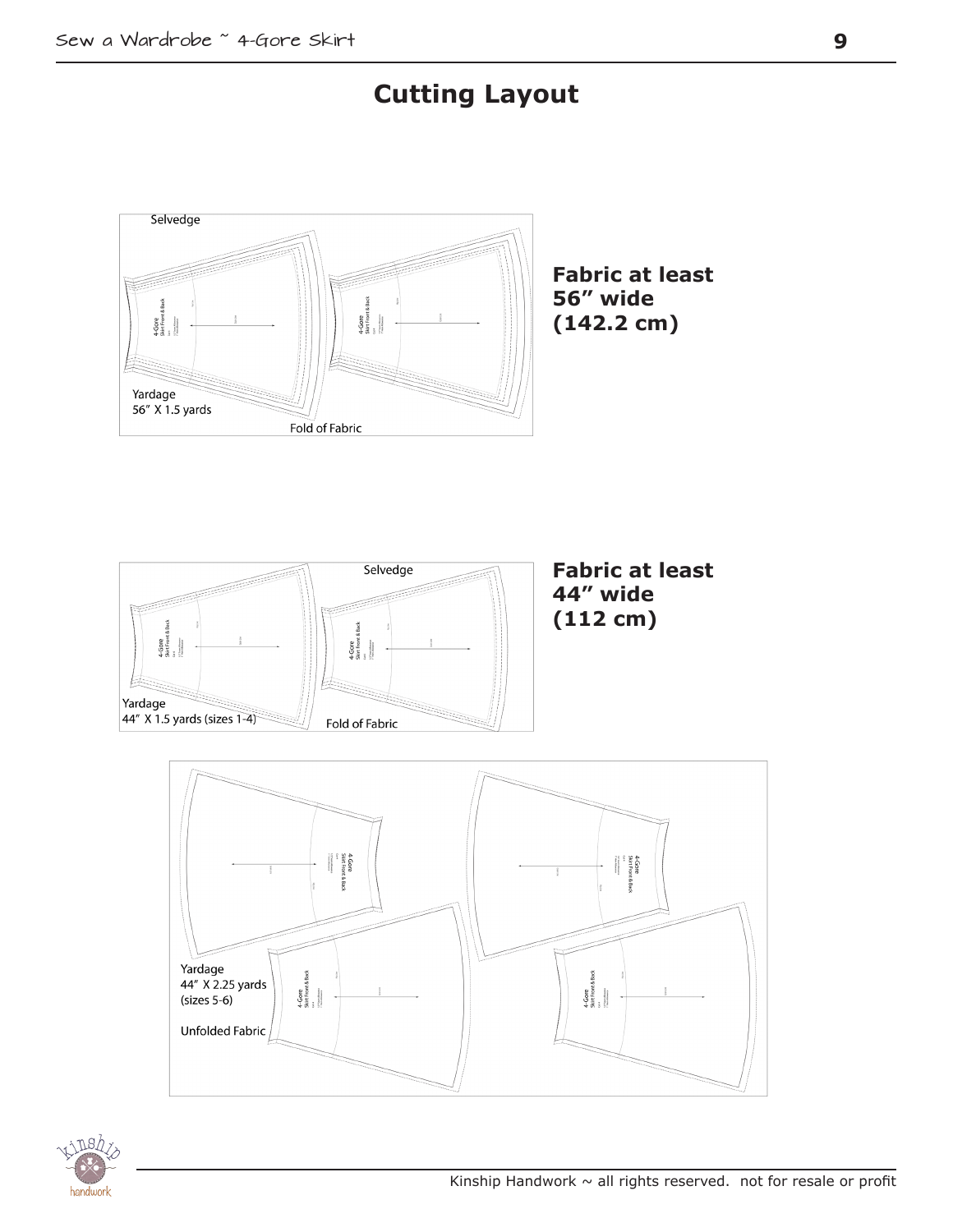# **Sewing Instructions**

Right Side of the fabric

Wrong Side of the fabric

All seams have a **1/2 inch (1.3 cm) seam allowance** and a **1 inch (2.5 cm) hem allowance**. There is **1 inch (2.5 cm) waistband facing attached.**

## **1. Cut out your pattern**

After tracing and adjusting the pattern to your shape, cut out 4 skirt pieces.

## **\*\*You have some choices when cutting out the waist area.**

1. If you plan to make a casing and thread your elastic in after you sew, then cut it as is.

2. If you plan to use fold-over elastic, then cut the top edge off at the line.

3. If you choose to sew the elastic in place, then straigthen the sides of the waist facing (otherwise you'll have too much fabric when you ease the elastic band in)



## **2. Sew the side seams**

Match the sides seams of the two of the fabric pieces with right sides together. Sew the side seam with your favorite stretch stitch.

Do the same with the remaining two skirt panels. Then match up the two sewn pieces, right sides together, and sew those side seams.



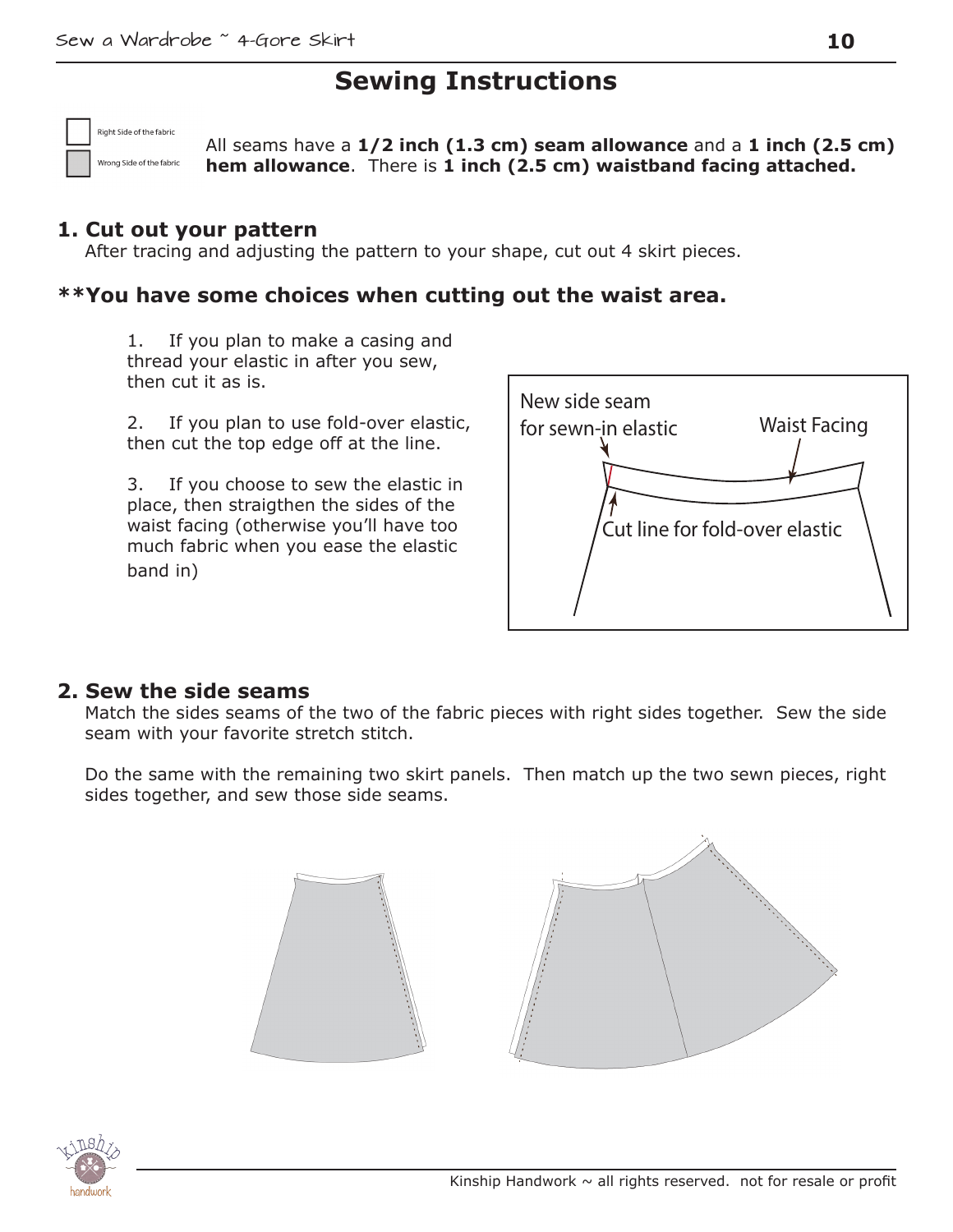## **3. Sew the waist**

I'll go over three ways to install the elastic for the waist band.

#### **1. Sew a casing with the waist band facing**

Fold the waist facing down (1 inch), wrong side of facing towards the wrong side of the skirt, and secure it to the skirt with the stretchy stitch of your choice. Leave a 3 inch gap in the seam to thread your elastic into the casing.

Cut your elastic to the length, by wrapping the elastic around your waist until you have the fit you want and add one inch so that you can overlap the ends and sew them together after you insert it into the casing.

Thread the elastic through the casing. Sew the overlapped ends together and close the casing with your stretch stitch.

I also suggest stitching the elastic down along the 4 seam lines, so that the elastic doesn't twist when you wear the skirt.

#### **2. Use fold over elastic**

Ensure that you have not included the waist band facing on your skirt (if you have, cut it off)

You won't need to cut your elastic to length, but you want to be sure that you have enough to encircle your waist, plus an inch (2.5 cm) or so.

Beginning at the center back, sandwich the skirt edge between the fold over elastic and begin stitching the elastic down, through all three layers, with the stretch stitch of your choice. Use a wide stitch. This is a great place to use a fun decorative stitch.

Apply light tension to the fold over elastic, but

not to the skirt, as you sew so that the elastic will lay nicely. Also check that your raw edge of the skirt is tucked in between the elastic edge.

When you reach the beginning edge, overlap the elastic by an inch (2.54 cm) or so and sew through all the layers.





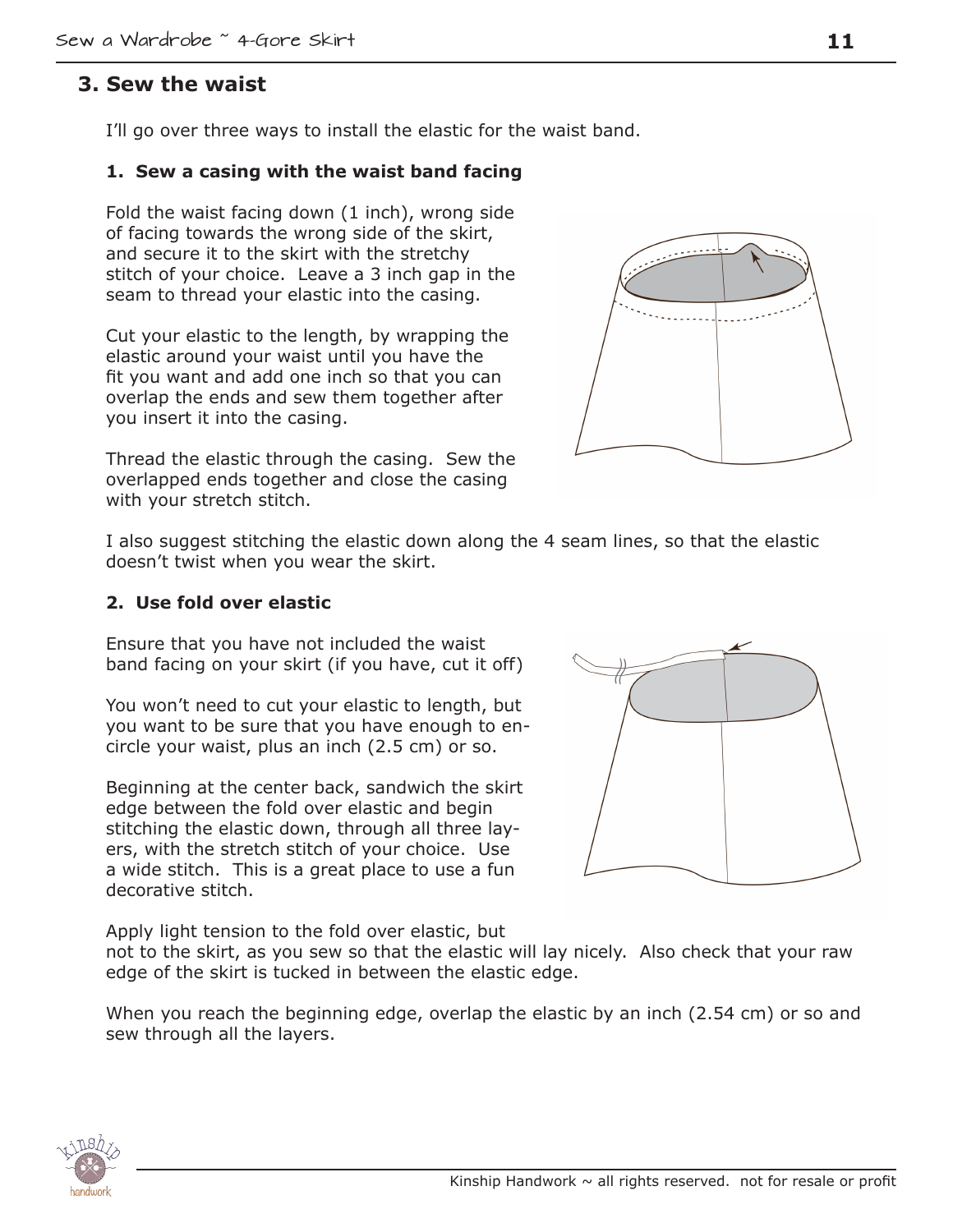## **3. Sewn-in Elastic**

This is my elastic finish of choice for simple skirts like this and leggings.

You want to keep the waist facing for this method, but you don't want the shaping (flare) that's included. Cut that off and resew that portion of the side seams, if you need to.

Cut your elastic to length, by wrapping the elastic around your waist until you have the fit you want, and add one inch to overlap the ends.

Sew the elastic together. Divide the elastic circle into quarters with pins.

Pin each quarter to a side seam placing the edge of the elastic a scant 1/8th inch from the edge of the waistband facing. The elastic should be on the wrong side of the fabric.

Stitch the elastic into place along the top edge of the waist facing, stretching the elastic as you go.

Fold the elastic down, towards the wrong side of the skirt. Pin the elastic and facing down at each side seam.

Sew the edge of the facing and elastic down using the stretch stitch of your choice, apply tension to the elastic (which is now sandwiched between the skirt and the facing) to ensure you don'get any bubbles or folds in the skirt fabric.





# **4. Finishing the hem**

If using wonder tape: Apply wonder tape to the wrong side of the hem edge. Working in quarters, fold the hem under 1" (2.5 cm) and stick down, easing the edge if necessary. (This helps the fabric to stay smooth and not become wavy once you sew.)

Once you've folded the hem under 1 inch (2.5 cm), stitch down with a stretch stitch of your choice, using either a single needle or a twin needle.